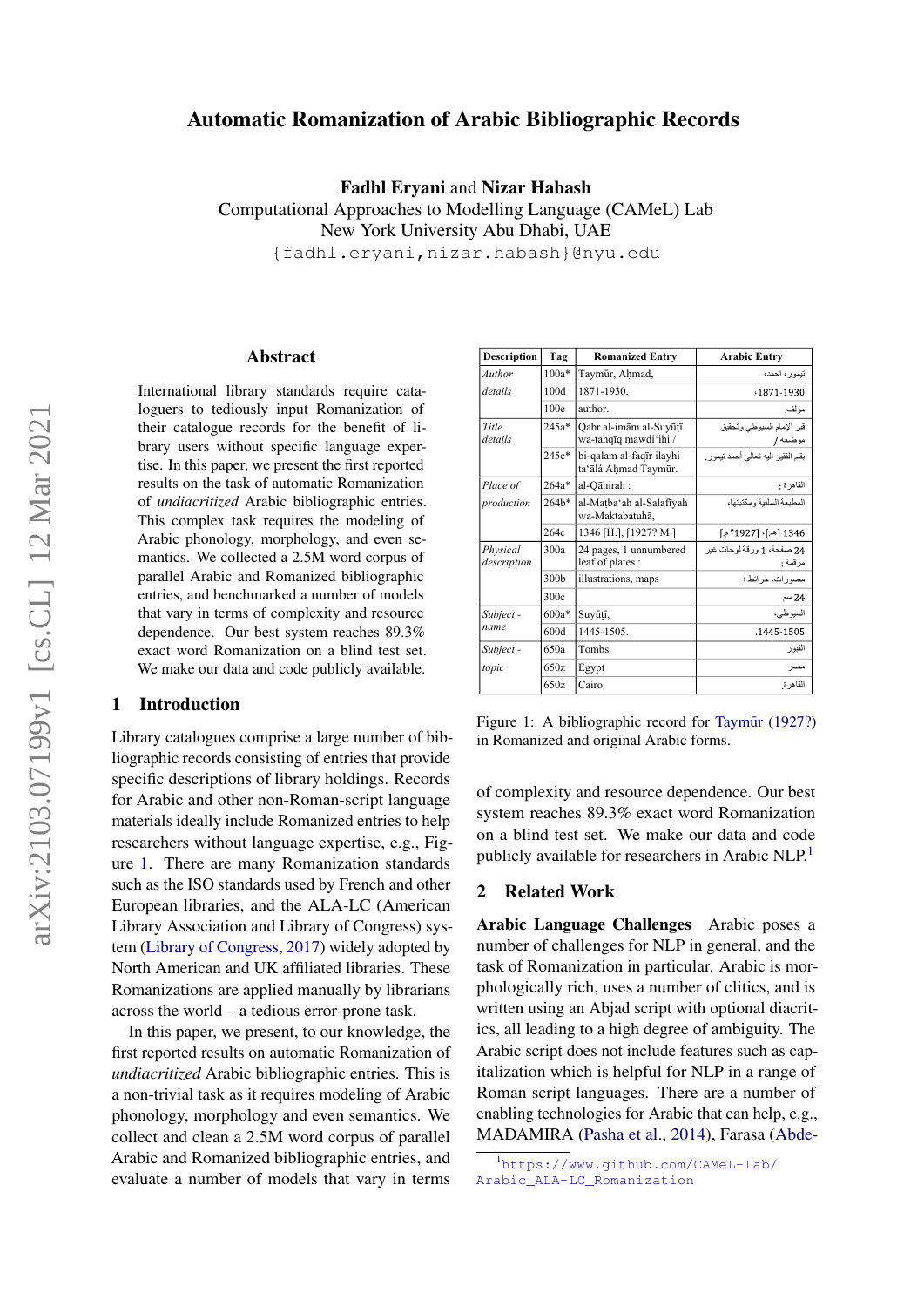<span id="page-1-1"></span>

| <b>Split</b> | <b>Bib Records</b> | <b>Entries</b> | Words       |
|--------------|--------------------|----------------|-------------|
| <b>Train</b> | 85,952 (80%)       | 479,726        | $\sim$ 2M   |
| Dev          | 10,744 (10%)       | 59,964         | $\sim$ 250K |
| <b>Test</b>  | 10,743 (10%)       | 59,752         | $\sim$ 250K |
| <b>Total</b> | 107,439            | 599,442        | $\sim$ 2.5M |

Table 1: Corpus statistics and data splits.

[lali et al.,](#page-5-3) [2016\)](#page-5-3), and CAMeL Tools [\(Obeid et al.,](#page-5-4) [2020\)](#page-5-4). In this paper we use MADAMIRA to provide diacritics, morpheme boundaries and English gloss capitalization information as part of a rulebased Romanization technique.

Machine Transliteration *Transliteration* refers to the mapping of text from one script to another. Romanization is specifically transliteration into the Roman script [\(Beesley,](#page-5-5) [1997\)](#page-5-5). There are many ways to transliterate and Romanize, varying in terms of detail, consistency, and usefulness. Commonly used name transliterations [\(Al-Onaizan and](#page-5-6) [Knight,](#page-5-6) [2002\)](#page-5-6) and so-called Arabizi transliteration [\(Darwish,](#page-5-7) [2014\)](#page-5-7) tend to be lossy and inconsistent while strict orthographic transliterations such as Buckwalter's [\(Buckwalter,](#page-5-8) [2004\)](#page-5-8) tend to be exact but not easily readable. The ALA-LC transliteration is a relatively easy to read standard that requires a lot of details on phonology, morphology and semantics. There has been a sizable amount of work on mapping Arabizi to Arabic script using a range of techniques from rules to neural models [Chalabi and Gerges](#page-5-9) [\(2012\)](#page-5-9); [Darwish](#page-5-7) [\(2014\)](#page-5-7); [Al-Badrashiny et al.](#page-5-10) [\(2014\)](#page-5-10); [Guellil et al.](#page-5-11) [\(2017\)](#page-5-11); [Younes et al.](#page-5-12) [\(2018\)](#page-5-12); [Shazal et al.](#page-5-13) [\(2020\)](#page-5-13). In this paper we make use of a number of insights and techniques from work on Arabizi-to-Arabic script transliteration, but apply them in the opposite direction to map from Arabic script to a complex, detailed and strict Romanization. We compare rule-based and corpus-based techniques including a Seq2Seq model based on the publicly available code base of [Shazal et al.](#page-5-13) [\(2020\)](#page-5-13).

## <span id="page-1-2"></span>3 Data Collection

Sources We collected bibliographic records from three publicly available xml dumps stored in the machine-readable cataloguing (MARC) standard, an international standard for storing and describing bibliographic information. The three data sources are the Library of Congress (LC) (10.5M), the University of Michigan (UMICH) (680K), and New York University Abu Dhabi's Arabic Collections Online (ACO) (12K), amounting to 11.2 million records in total.

Extraction From these collections, we extracted 107,493 records that are specifically tagged with the Arabic language code (MARC 008 "ara").

Filtering Within the extracted records we filter out some of the entries using two strategies. First, we used a list of 33 safe tags (determined using their definitions and with empirical sampling check) to eliminate all entries that include a mix of translations, control information, and dates. The star-marked tags in Figure [1](#page-0-0) are all included, while the rest are filtered out. Second, we eliminated all entries with mismatched numbers of tokens. This check was done after a cleaning step that corrected for common errors and inconsistencies in many entries such as punctuation misalignment and incorrect separation of the conjunction  $+ \gamma w a + 2$  $+ \gamma w a + 2$  'and' clitic. As a result of this filtering, a small number of additional records are eliminated since all their entries were eliminated. The total number of retained records is 107,439. The full details on extraction and filtering are provided as part of the project's public github repo (see footnote 1).

Data Splits Finally, we split the remaining collection of records into Train, Dev, and Test sets. Details on the number of records, entries, and words they contain is presented in Table [1.](#page-1-1) We make our data and data splits available (see footnote 1).

## 4 Task Definition and Challenges

As discussed above, there are numerous ways to "transliterate" from one script to another. In this section we focus on the Romanization of undiacritized Arabic bibliographic entries into the ALA-LC standard. Our intention is to highlight the important challenges of this task in order to justify the design choices we make in our approaches. For a detailed reference of the ALA-LC Arabic Romanization standard, see [\(Library of Congress,](#page-5-14) [2012\)](#page-5-14).

Phonological Challenges While Romanizing Arabic consonants is simple, the main challenge is in identifying unwritten phonological phenomena, e.g., short vowels, under-specified long vowels, consonantal gemination, and nunnation, all of which require modeling Arabic diacritization.

<span id="page-1-0"></span><sup>&</sup>lt;sup>2</sup>Strict orthographic transliteration using the HSB scheme [\(Habash et al.,](#page-5-15) [2007\)](#page-5-15).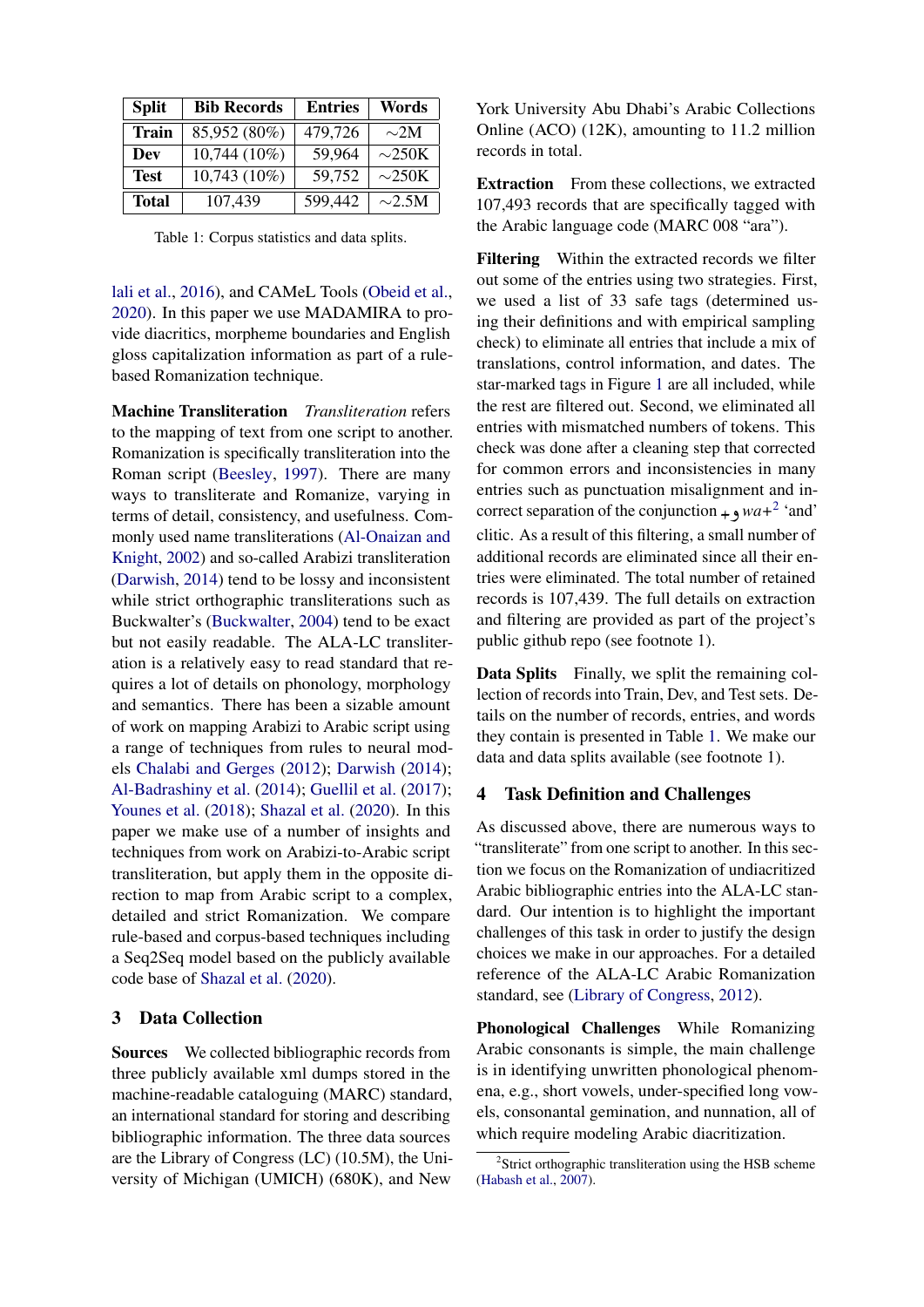Morphosyntactic Challenges Beyond basic diacritization modeling, the task requires some morphosyntactic modeling: examples include (a) proclitics such as the definite article, prepositions and conjunctions are marked with a hyphen, (b) case endings are dropped, except before pronominal enclitics, (c) the silent Alif, appearing in some masculine plural verbal endings, is ignored, and (d) the Ta-Marbuta ending can be written as *h* or *t* depending on the morphosyntactic state of the noun. For more information on Arabic morphology, see [\(Habash,](#page-5-16) [2010\)](#page-5-16).

Semantic Challenges Proper nouns need to be marked with capitalization on their first non-clitic alphabetic letter. Since Arabic script does not have "capitalizations", this effectively requires namedentity recognition. The Romanization of the word<br>*AlaAhrħ* 'Cairo' as *al-Oāhirah* in Figure 1 ألقاه  $\ddot{ }$ ®Ë@ *AlqAhr*¯<sup>h</sup> 'Cairo' as *al-Qahirah ¯* in Figure [1](#page-0-0) illustrates elements from all challenge types.

Special Cases The Arabic ALA-LC guidelines include a number of special cases, e.g., the word  $\mu$ . *bn* 'son of' is Romanized as *ibn*, and proper noun ðQÔ« <sup>ς</sup>*mrw* is Romanized as *'Amr*.

## 5 Romanization Models

We compare multiple Romanization models built using four basic techniques with different expectation about training data availability, contextual modeling, and system complexity. The models are listed in Table [2.](#page-3-0)

CharTrans Technique Our baseline technique is an extremely simple character transliteration approach utilizing regular expressions and exception lists. This technique is built based on the ALA-LC guidelines, and is inspired by the work of [Biadsy](#page-5-17) [et al.](#page-5-17) [\(2009\)](#page-5-17); it comprises 104 regex, 13 exceptions, and one capitalization rule (for entry-initial words). This technique accepts diacritized, undiacritized or partially diacritized input. Model Rules Simple uses CharTrans only.

MorphTrans Technique This technique relies on the morphological disambiguation system MADAMIRA [\(Pasha et al.,](#page-5-2) [2014\)](#page-5-2) to provide diacritization, morpheme boundaries, POS tags and English glosses for the Arabic input. Morpheme boundaries are used to identify clitic hyphenation points. POS tags and capitalization in English glosses are used to decide on what to capitalize in the transliteration. We strip diacritical morphological case endings, but keep other diacritics. We utilize the CharTrans technique to finalize the Romanization starting with the diacritized, hyphenated and capitalization marked words. For words unknown to the morphological analyzer, we simply back off to the CharTrans technique. Model Rules Morph uses MorphTrans with CharTrans backoff.

MLE Technique Unlike the previous two techniques, MLE (maximum likelihood estimate) relies on the parallel training data we presented in Section [3.](#page-1-2) This simple technique works on whitespace and punctuation tokenized entries and learns simple one-to-one mapping from Arabic script to Romanization. The most common Romanization for a particular Arabic script input in the training data is used. The outputs are detokenized to allow strict matching alignment with the input. Faced with OOV (out of vocabulary), we back off to the MorphTrans technique (Model MLE Morph) or CharTrans Technique (Model MLE Simple). In Table [2,](#page-3-0) we also study the performance of MLE Simple with different corpus sizes.

Seq2Seq Technique Our last technique also relies on existing training data. We use an encoderdecoder character-level sequence-to-sequence architecture closely following [Shazal et al.](#page-5-13) [\(2020\)](#page-5-13) (although in reverse direction).

The encoder consists of two gated recurrent unit (GRU) layers [\(Cho et al.,](#page-5-18) [2014\)](#page-5-18) with only the first layer being bidirectional, and the decoder has two GRUs with attention [\(Luong et al.,](#page-5-19) [2015\)](#page-5-19). For the input, we used character embeddings concatenated with embeddings of the words in which the characters appear. For all other setting details, see [Shazal](#page-5-13) [et al.](#page-5-13) [\(2020\)](#page-5-13)'s Line2Line model. We also show how Seq2Seq performs with different corpus sizes in Table [2.](#page-3-0)

The Seq2Seq technique is known for occasionally dropping tokens, which in our case leads to misalignment with the Arabic input. To handle this issue in model Seq2Seq, we align its output and fill such gaps using the outputs produced by three other techniques, thus creating models Seq2Seq+Rules Morph, Seq2Seq+MLE Simple, and Seq2Seq+MLE Morph. The alignment technique we use relies on minimizing character-edit distance between present words to identify missing ones.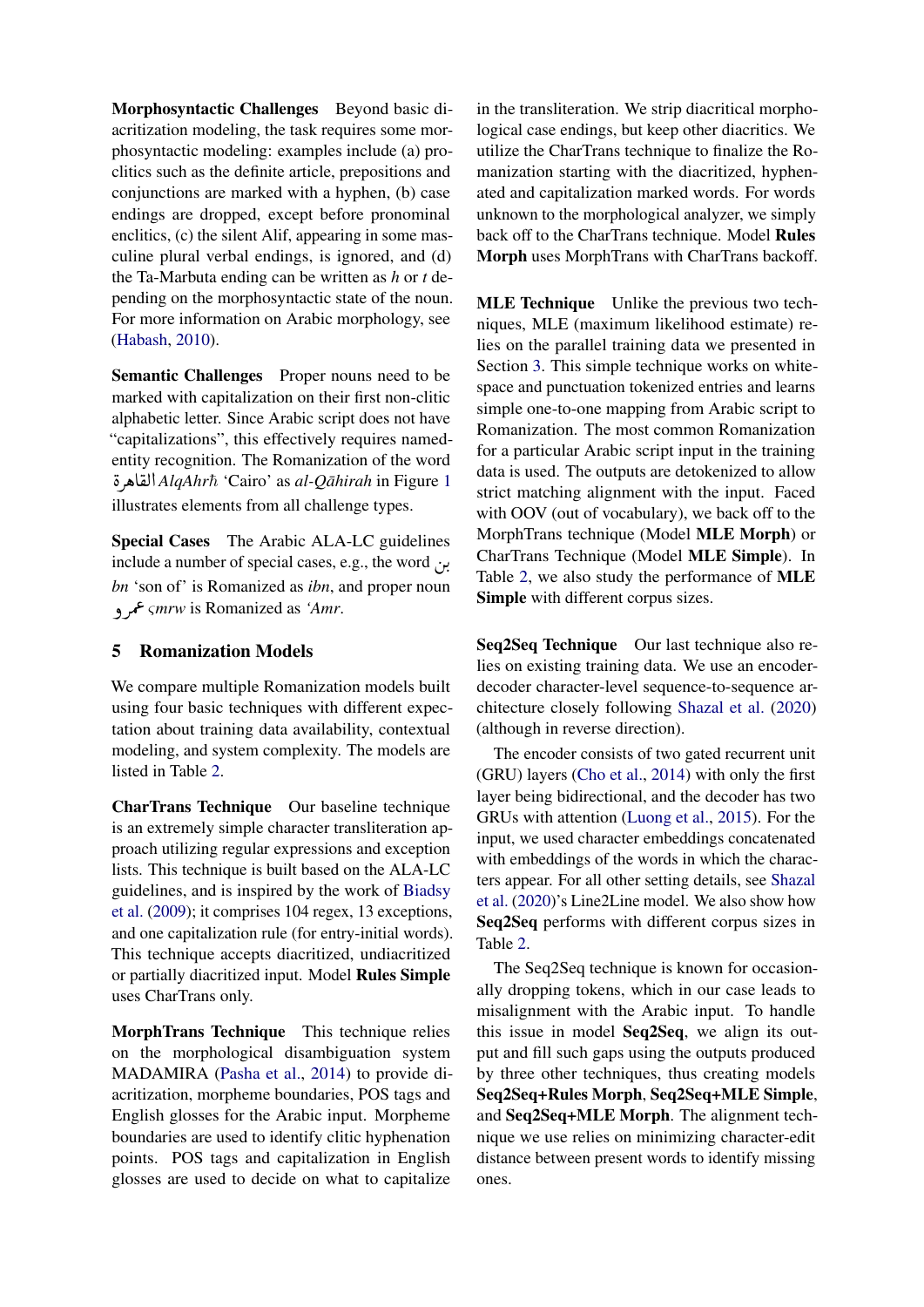<span id="page-3-0"></span>

|                        | <b>Corpus</b>  | <b>Morph</b> | Char         | <b>Dev</b>   |           | <b>Test</b> |              |      |            |
|------------------------|----------------|--------------|--------------|--------------|-----------|-------------|--------------|------|------------|
| <b>Model</b>           | <b>Size</b>    | <b>Trans</b> | <b>Trans</b> | <b>Exact</b> | <b>CI</b> | <b>CPI</b>  | <b>Exact</b> | CI   | <b>CPI</b> |
| <b>Rules Simple</b>    | $\overline{0}$ |              | ✓            | 16.2         | 17.4      | 17.8        | 16.1         | 17.3 | 17.7       |
| <b>Rules Morph</b>     | $\overline{0}$ | ✓            | ✓            | 67.4         | 83.5      | 84.8        | 67.4         | 83.6 | 84.9       |
| <b>MLE Simple 1/64</b> | 31K            |              | ✓            | 63.6         | 69.8      | 71.1        |              |      |            |
| <b>MLE Simple 1/32</b> | 63K            |              | ✓            | 68.5         | 75.1      | 76.4        |              |      |            |
| <b>MLE Simple 1/16</b> | 125K           |              | ✓            | 73.0         | 79.9      | 81.3        |              |      |            |
| <b>MLE</b> Simple 1/8  | 250K           |              | $\checkmark$ | 75.6         | 82.8      | 84.2        |              |      |            |
| <b>MLE Simple 1/4</b>  | 500K           |              | ✓            | 80.3         | 87.2      | 88.6        |              |      |            |
| MLE Simple 1/2         | 1 <sub>M</sub> |              | ✓            | 82.7         | 89.5      | 90.9        |              |      |            |
| <b>MLE Simple</b>      | 2M             |              | ✓            | 84.0         | 90.7      | 92.1        | 84.1         | 90.8 | 92.2       |
| <b>MLE</b> Morph       | 2M             | $\checkmark$ | ✓            | 84.7         | 91.6      | 93.0        | 84.8         | 91.7 | 93.2       |
| Seq2Seq 1/64           | 31K            |              |              | 6.3          | 7.5       | 10.2        |              |      |            |
| <b>Seq2Seq 1/32</b>    | 63K            |              |              | 28.3         | 31.0      | 38.1        |              |      |            |
| <b>Seq2Seq 1/16</b>    | 125K           |              |              | 64.9         | 69.1      | 70.5        |              |      |            |
| Seq2Seq 1/8            | 250K           |              |              | 75.5         | 79.6      | 80.9        |              |      |            |
| Seq2Seq 1/4            | 500K           |              |              | 82.5         | 85.8      | 87.1        |              |      |            |
| Seq2Seq 1/2            | 1M             |              |              | 85.9         | 88.6      | 90.1        |              |      |            |
| Seq2Seq                | 2M             |              |              | 87.2         | 89.7      | 90.9        | 87.3         | 89.8 | 91.0       |
| Seq2Seq + Rules Morph  | 2M             | $\checkmark$ | $\checkmark$ | 88.8         | 91.6      | 92.9        | 88.9         | 91.7 | 93.0       |
| Seq2Seq + MLE Simple   | 2M             |              | ✓            | 89.2         | 91.8      | 93.1        | 89.3         | 91.9 | 93.2       |
| Seq2Seq + MLE Morph    | 2M             | ✓            | ✓            | 89.2         | 91.8      | 93.1        | 89.3         | 91.9 | 93.2       |

Table 2: Dev and Test Romanization word accuracy  $(\%)$ . (CI = case-insensitive, and CPI = case and punctuationinsensitive)

Comparing the Techniques The CharTrans and MorphTrans techniques do not need parallel data, while the MLE and Seq2Seq techniques do. Furthermore, the MorphTrans and Seq2Seq techniques make use of available context: in MorphTrans, we use context-aware monolingual morphological disambiguation; and in Seq2Seq we model parallel examples in context. In contrast, neither the MLE technique nor the CharTrans technique use the context of the words being mapped.

## 6 Experimental Results

Table [2](#page-3-0) presents the Dev and Test results for the models discussed in the previous section. All results are in terms of three word accuracy metrics: exact match (Exact), case-insensitive match (CI), and case and punctuation-insensitive match (CPI).

The Rules Simple baseline manages to correctly produce an exact answer in close to 1/6th of all the cases. Rules Morph, which uses no training data, misses about 1/3rd of all exact transliteration matches; however, about half of the errors are from capitalization issues.

The MLE Simple with 2M words cuts the error

from Rules Morph by  $51\%$  (Exact) and  $44\%$  (CI). Notably Rules Morph outperforms MLE Simple with 31K words in Exact match, and MLE Simple with 250K words in CI match.

The MLE Morph model improves over MLE Simple by  $\sim$ 1% absolute in all metrics (5% and 10% error reduction in Exact and CI, respectively).

The Seq2Seq model outperforms the MLE Morph model by 2.5% absolute (16% error reduction) in Exact match, but under-performs in CI match. The Seq2Seq performance is comparatively much poorer with less data. With 31K words, MLE Simple's performance is 10 times better than Seq2Seq; and their performance only becomes comparable with 250K words.

We observe that ∼2% of the Seq2Seq output words are missing, contributing negatively to the system's results. Of the three models that address this issue through alignment and combination, Seq2Seq+Rules Morph, Seq2Seq+MLE Simple, and Seq2Seq+MLE Morph, the last two using the MLE technique are the best performers overall in Exact match. It's noteworthy that in CPI match, MLE Morph's performance is almost equivalent to the best systems' performance.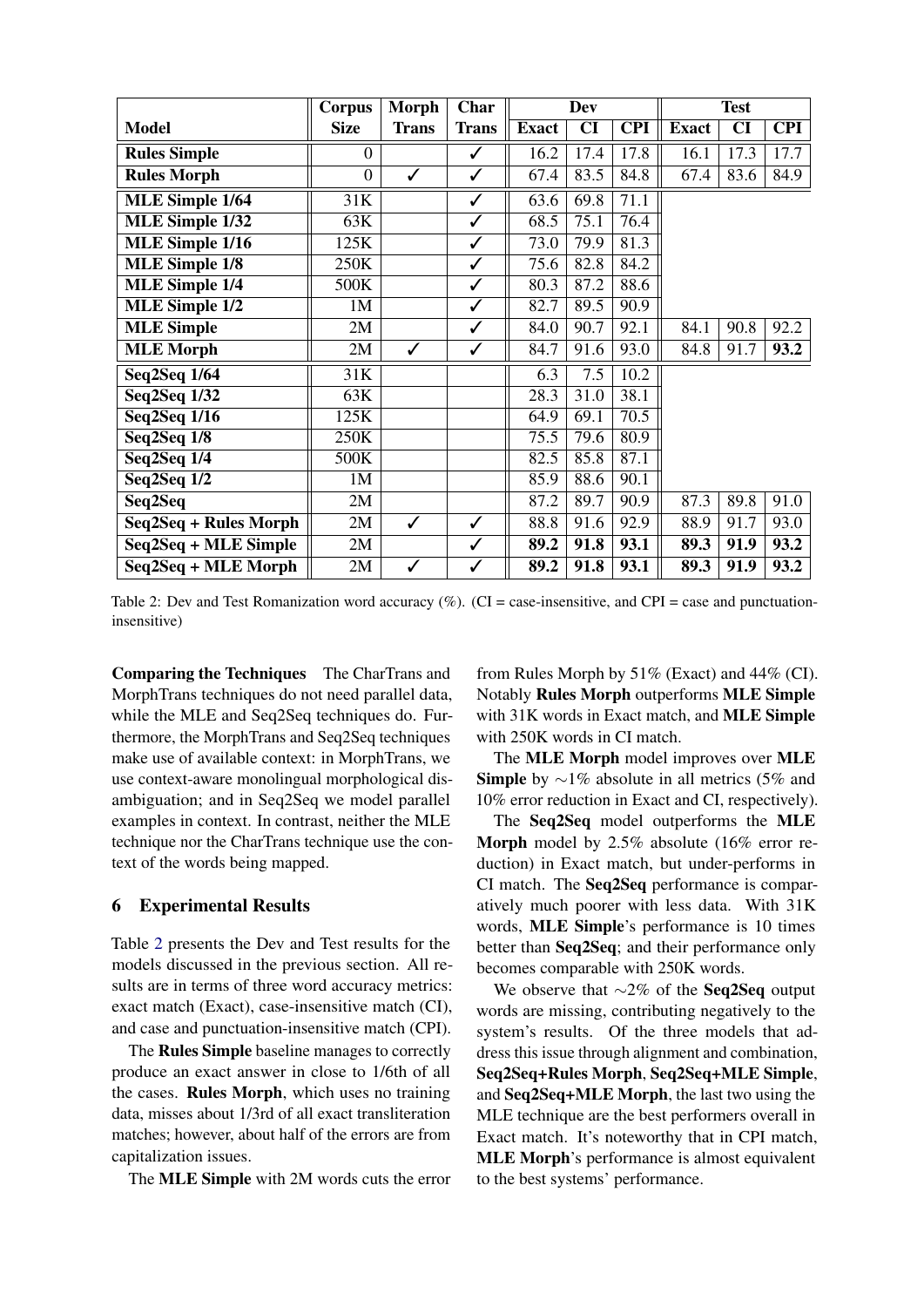<span id="page-4-0"></span>

| <b>Error Type</b> |                      | <b>Counts</b>  | <b>Source</b> | <b>Prediction</b> | <b>Target</b>    |
|-------------------|----------------------|----------------|---------------|-------------------|------------------|
| Gold              | Romanization         | 34             | إبراهيم       | Ibrāhīm           | Ibrāhim          |
| 52                |                      |                | الأشقر        | al-Ashqar         | Ashqar           |
|                   |                      |                | ندوات         | Nadawāt           | Nadwāt           |
|                   | <b>Alignment</b>     | 8              | احمد بو حسن.  | Ahmad Bū Hasan.   | Bū Hasan, Ahmad. |
|                   | <b>Source</b>        | 5              | الطبع         | al-Tab'           | al-Tab'ah        |
|                   | <b>Translation</b>   | 5              | شعر .         | shi'r.            | Poems.           |
| <b>System</b>     | Romanization         | 36             | الريف         | al-Rayf           | al-rīf           |
| 48                |                      |                | حدث           | hadath            | Haddatha         |
|                   |                      |                | خسارة،        | Khassārah,        | Khasārah.        |
|                   | <b>Hallucination</b> | 10             | الادارية.     | Tasal-Idārīyah.   | al-Idārīyah.     |
|                   | Valid variant        | $\overline{2}$ | السوفياتي     | al-Sūfyātī        | al-Sūfiyātī      |

Table 3: Error types, counts, and examples on a sample of 100 Seq2Seq+MLE Morph predictions.

The CPI metric values are consistently higher than CI by  $\sim$ 1.3% absolute for all models.

Blind test results presented in the right hand side of Table 2 are consistent with Dev results.

#### $7<sup>7</sup>$ **Error Analysis**

We classified a sample of 100 word errors (ignoring capitalization and punctuation) from the Dev set of our best performing model (Seq2Seq+MLE Morph). Our classification results are presented in Table 3 along with representative examples.

Gold Errors We found 52 gold errors, where the human-provided target reference is incorrect. Romanization errors such as typos, incorrect vowelization, and dropped definite articles, constitute roughly 65% of gold errors. The rest of the errors include issues such as first and last name flipping which we classify as an alignment issue, Arabic input source typos, and errors in which the target is a translation instead of a Romanization. Notably, we observe that our Seq2Seq+MLE Morph model generates correct predictions for 85% of all gold error cases.

**System Errors** Romanization errors make up 75% of system errors. The vast majority of these mistakes are due to wrong prediction of vowels or gemination. An additional 21% of the errors is due to Seq2Seq model hallucinations of characters unsupported by the source input. We also encountered 2 predictions that did not match the target reference but are correct variants. In  $\sim$ 44% of system error cases, outputs generated by the MLE Morph or Rules Morph models are in fact correct, but were not chosen during alignment and combination because of existing Seq2Seq answers.

#### 8 **Conclusions and Future Work**

We presented a new task for Arabic NLP, namely the Romanization of Arabic bibliographic records. Our extracted corpus and benchmark data splits, as well as our code base will be publicly available.

In the future, we plan to create an online Romanization interface to assist librarians. As more data is created efficiently, better models can be created.

We also plan to exploit the latent annotations in bibliographic records for improving Arabic NLP tools, e.g. using vowelization for automatic diacritization and possible morphological disambiguation (Habash et al., 2016), marked clitics for tokenization, and Roman-script capitalization for Arabic named entity recognition.

# **Acknowledgments**

This work was carried out on the High Performance Computing resources at New York University Abu Dhabi (NYUAD). We thank Salam Khalifa, Ossama Obeid, Justin Parrott, and Alexandra Provo for helpful conversations. And we especially thank Elie Kahale for introducing us to this interesting challenge during the Winter Institute in Digital Humanities at NYUAD.